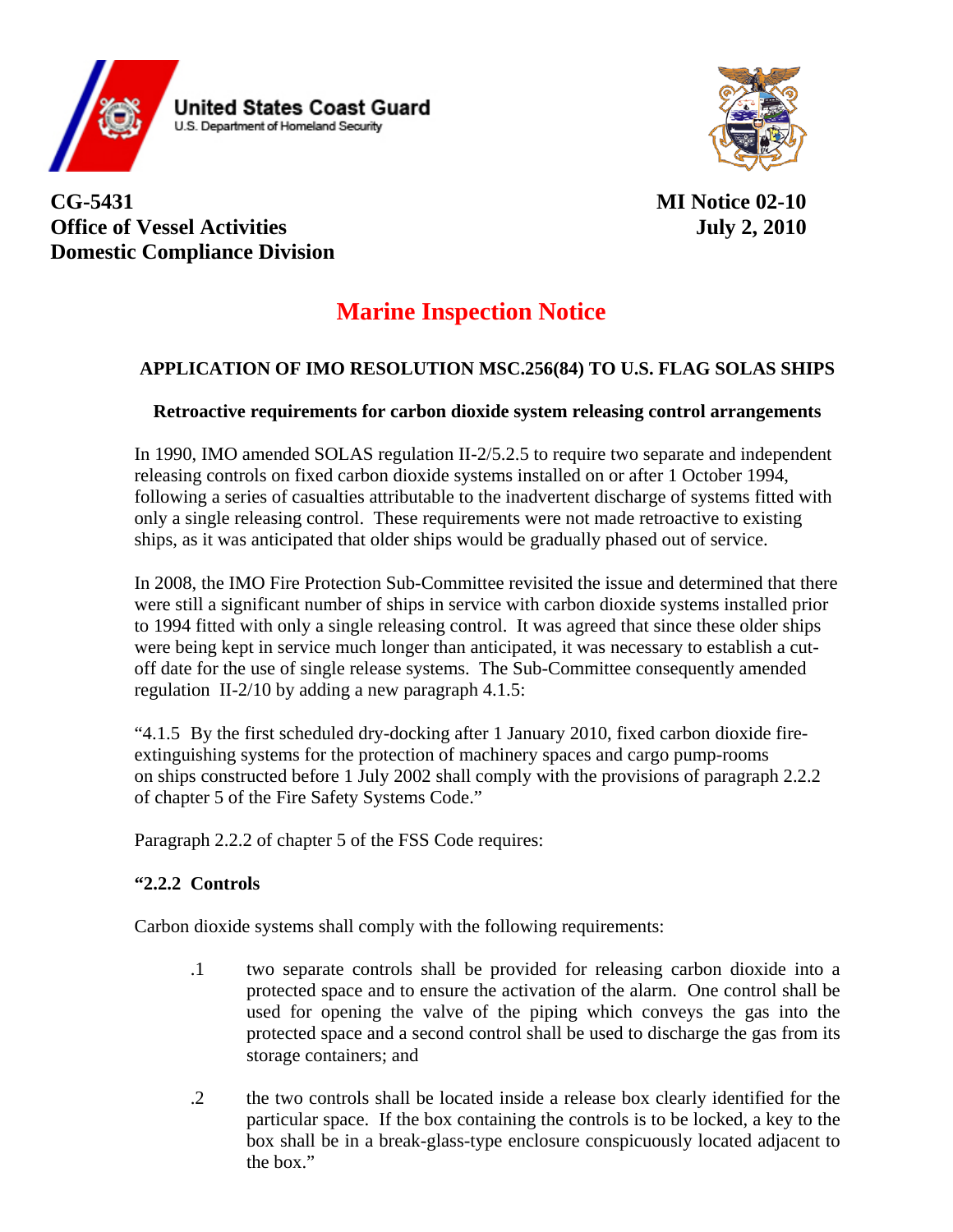These amendments were promulgated as IMO resolution MSC.256(84), and apply to all carbon dioxide systems required by chapter II-2 of SOLAS. However, they do not apply to automatically released systems installed in certain spaces where SOLAS allows the Administration to determine the required protection in accordance with SOLAS regulations II-2/10.5.4 and II-2/10.6.3.1.4.

All Coast Guard type approvals for carbon dioxide systems include provisions for automatic release, subject to the design and arrangements shown in the manufacturer's approved manuals. Automatic release is permitted for systems protecting normally unoccupied spaces such as flammable liquid lockers or emergency generator spaces with a volume of  $6,000$  ft<sup>3</sup> or less, having a suitable means of horizontal escape, provided the cylinders are located inside the protected space and arranged to discharge upon activation of pneumatic heat actuated devices (HADs). New and existing automatically released systems designed in accordance with the manufacturer's approved design manual are acceptable in such spaces onboard both SOLAS and non-SOLAS ships. Existing systems are not required to be modified to comply with resolution MSC.256(84).

The vessel regulations in 46 CFR (e.g. 95.15-10(b)) also permit the installation of systems with a single releasing control, provided the system has no more than 300 lbs of carbon dioxide. Such systems are also exempt from resolution MSC.256(84), unless they protect a machinery space of category A or a cargo pump room.

Questions concerning this notice may be directed to LT Jarrod DeWitz in the Office of Vessel Activities, Domestic Compliance Division (CG-5431) at [Jarrod.M.DeWitz@uscg.mil](mailto:Jarrod.M.DeWitz@uscg.mil) 202- 372-1219 or Mr. Randall Eberly at Coast Guard Headquarters Lifesaving and Fire Safety Division (CG-5214) at (202) 372-1393.